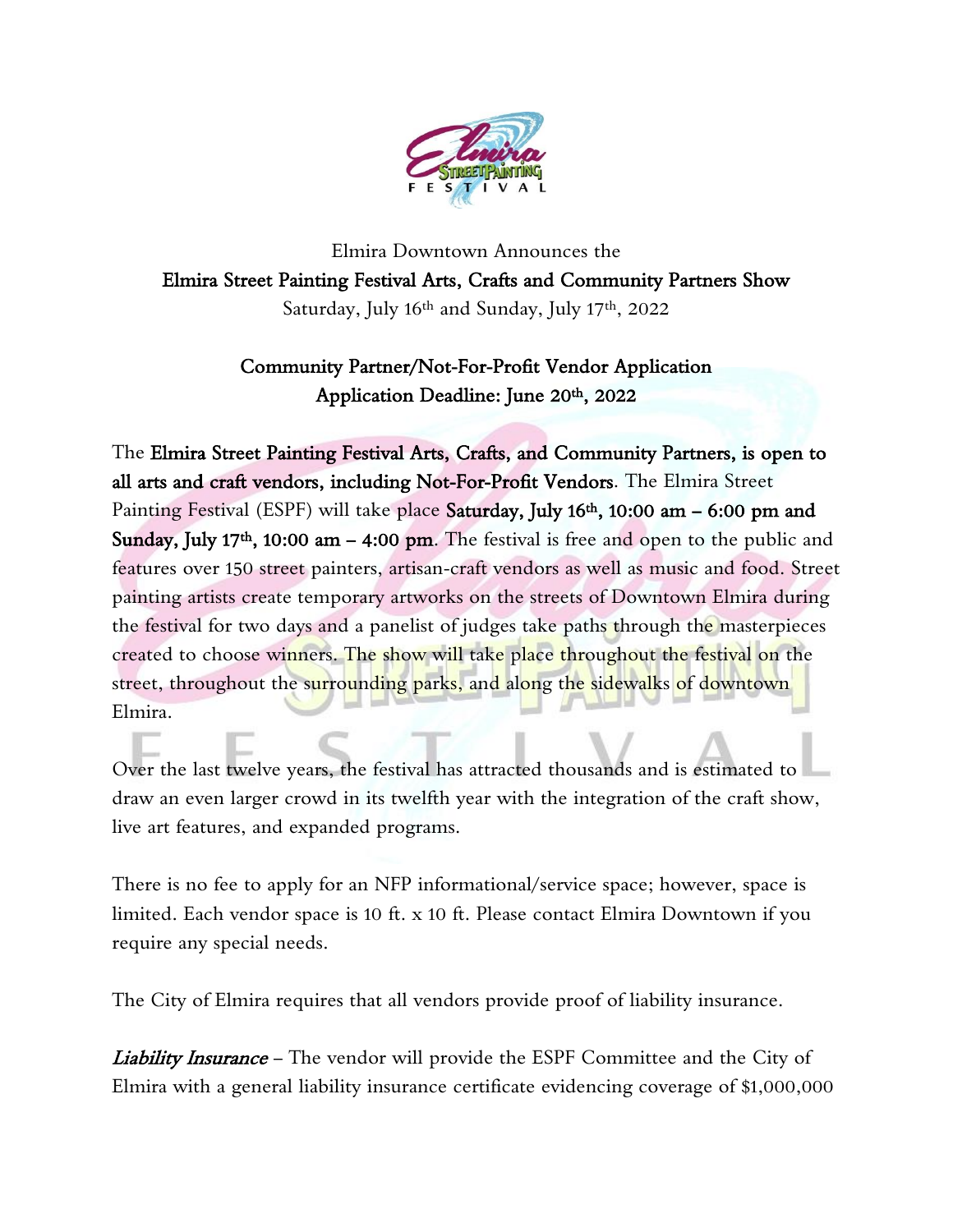per occurrence and \$2,000,000 aggregate. All insurance certificates will include the wording: The City of Elmira, its officers and employees are named as additional insureds on a primary basis.

#### OFFICIAL LANGUAGE:

The City of Elmira, its officers, and employees, and Elmira Downtown Development Additional Insureds with respect to the insured's General Liability coverage with regards to the insured's participation in the Elmira Street Painting 2019.

City of Elmira 317 East Church Street Elmira, NY 14901

Questions regarding this wording should be directed to the City of Elmira Law Department at 607-737-5674.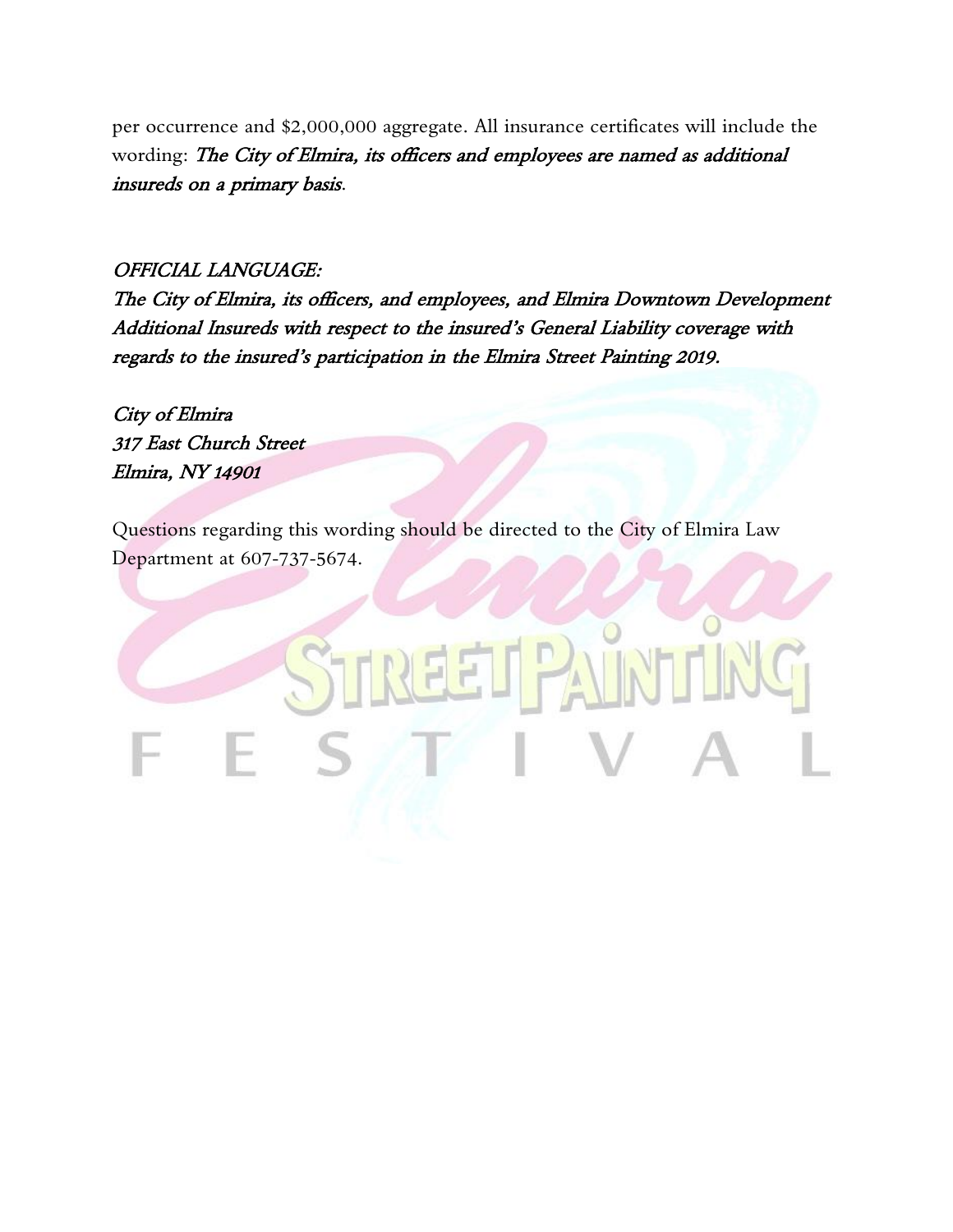Submit your application now…

#### Applications must include:

- 1. Completed Application Form
- 2. Proof of insurance.

For more information, please contact Elmira Downtown, [info@elmiradowntown.com](mailto:info@elmiradowntown.com) or 607-734-0341.

Applications, proof of insurance and fees must be *received by June 20<sup>th</sup>*. Vendors will be notified by June 27<sup>th</sup> as to the location of their booth. Vendors WILL NOT be allowed to set up without proof of insurance.

### Mail completed applications to:

Elmira Street Painting Festival c/o Elmira Downtown Development 400 East Church Street Elmira, New York 14901

### ESPF Art, Craft, and Community Partner Show Release & Acknowledgment

GENERAL RELEASE & ACKNOWLEDGEMENT: The undersigned acknowledges and hereby and forever discharges, releases, and holds harmless the Elmira Street Painting Festival, Inc., its committee, sponsors, the City of Elmira, and their agents of and from any loss or damage to my person or property while in possession of or under the supervision of the Elmira Street Painting Festival and its sponsors. I hereby consent to the enforcement of all rules and instructions of the Elmira Street Painting Festival. By signing below, the applicant hereby certifies that he/she has read and accepted the conditions as set above. The applicant also certifies that all information provided is true and correct. The signature also represents a commitment to participate.